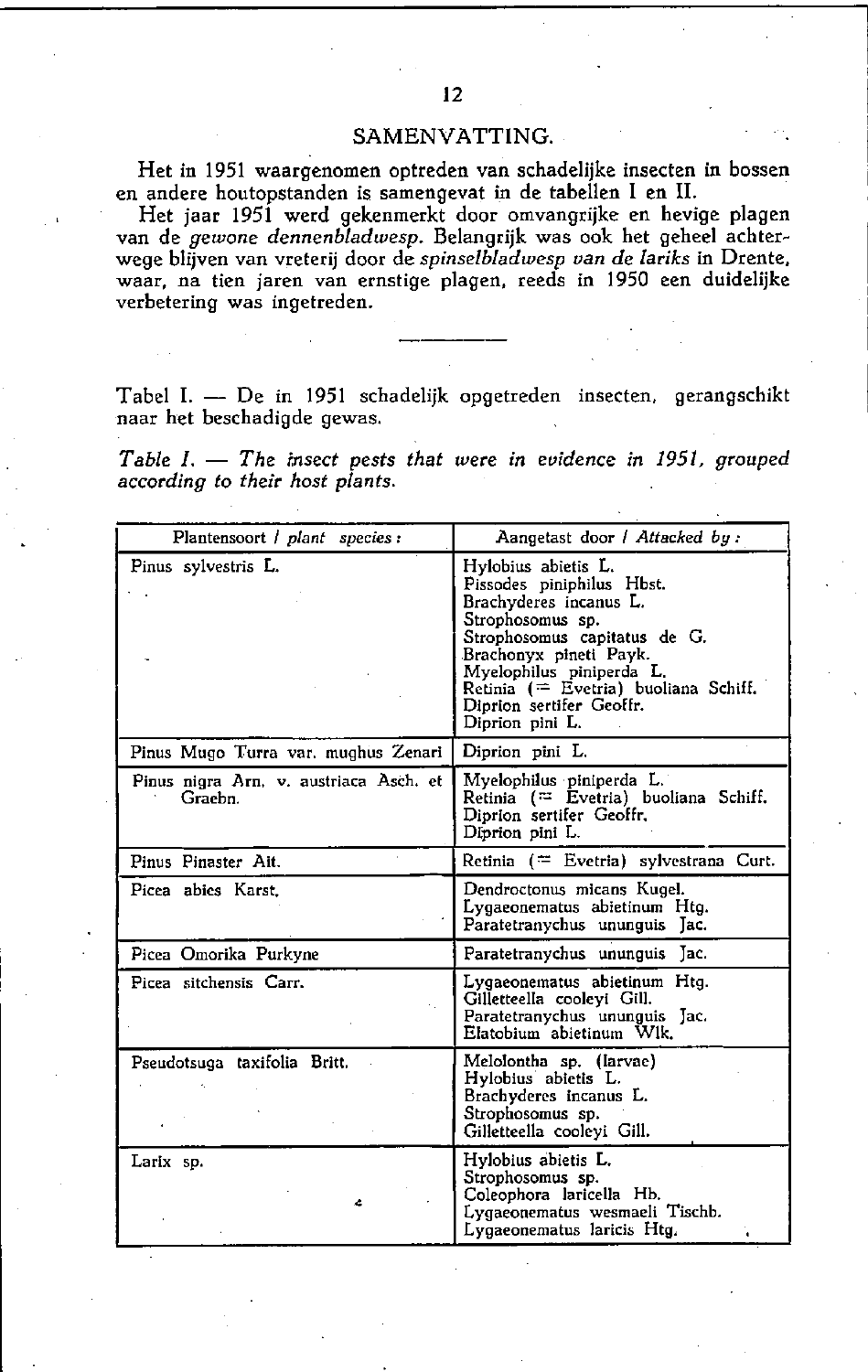| Diverse<br>loofhoutsoorten<br>nader<br>(niet<br>aangeduid)<br>Various broad-leaved trees (not spe-<br>cilied) | Melolontha sp. (imagines)<br>Euproctis chrysorrhoea L.                                                                                                                                                                      |  |  |  |  |  |
|---------------------------------------------------------------------------------------------------------------|-----------------------------------------------------------------------------------------------------------------------------------------------------------------------------------------------------------------------------|--|--|--|--|--|
| Juglans regia L.                                                                                              | Cossus cossus L.                                                                                                                                                                                                            |  |  |  |  |  |
| Quercus sp.,<br>(meestal/mostly $Q$ . robur $L$ .)                                                            | Haltica erucae Ol. $($ $=$ H. quercetorum<br>Foudr.)<br>Cossus cossus L.<br>Euproctis chrysorrhoea L.<br>Ocneria (= Lymantria) dispar L.<br>Malacosoma neustria L.<br>Tortrix viridana L.                                   |  |  |  |  |  |
| O. borealis Michx. var. maxima Ashe                                                                           | Euproctis chrysorrhoea L.                                                                                                                                                                                                   |  |  |  |  |  |
| Fagus sylvatica L.                                                                                            | Cossus cossus L.<br>Cryptococcus fagi Bärenspr.<br>Phyllaphis fagi L.                                                                                                                                                       |  |  |  |  |  |
| Alnus sp.                                                                                                     | Cryptorrhynchus lapathi L.<br>Cossus cossus L.                                                                                                                                                                              |  |  |  |  |  |
| A. glutinosa Gaertn.<br>A. incana Moench.                                                                     | Agelastica alni L.                                                                                                                                                                                                          |  |  |  |  |  |
| Betula sp.                                                                                                    | Ekkoptogaster ratzeburgii Janson<br>Cossus cossus L.                                                                                                                                                                        |  |  |  |  |  |
| Salix sp.                                                                                                     | Phyllodecta sp.<br>Aromia moschata L.<br>Cossus cossus L.                                                                                                                                                                   |  |  |  |  |  |
| S. vitellina L.                                                                                               | Pteronus salicis L.                                                                                                                                                                                                         |  |  |  |  |  |
| Populus sp.                                                                                                   | Crypthorrhynchus lapathi L.<br>Saperda carcharias L.<br>Saperda populnea L.<br>Lamia textor L.<br>Aromia moschata L.<br>Cossus cossus L.<br>Trochilium apiformis Cl.<br>Sciapteron tabaniformis Rott.<br>Leucoma salicis L. |  |  |  |  |  |
| Ulmus sp.                                                                                                     | Euproctis chrysorrhoea L.<br>Malacosoma neustria L.                                                                                                                                                                         |  |  |  |  |  |
| Tilia vulgaris Hayne<br>T. cordata Mill.<br>T. euchlora K. Koch                                               | Caliroa annulipes Kgl.                                                                                                                                                                                                      |  |  |  |  |  |
| Aesculus sp.                                                                                                  | Acronicta aceris L.                                                                                                                                                                                                         |  |  |  |  |  |
| Euonymus sp.                                                                                                  | Hyponomeutha evonymella Scop.                                                                                                                                                                                               |  |  |  |  |  |
| Hippophae rhamnoides L.                                                                                       | Euproctis chrysorrhoea L.<br>Cacoecia rosana L.                                                                                                                                                                             |  |  |  |  |  |
| Crataegus sp.                                                                                                 | Cossus cossus L.<br>Euproctis chrysorrhoea L.                                                                                                                                                                               |  |  |  |  |  |
| Sorbus aucuparia L.                                                                                           | Pristiphora geniculata Htg.                                                                                                                                                                                                 |  |  |  |  |  |
| Vruchtbomen/Fruit trees:                                                                                      | Cossus cossus L.                                                                                                                                                                                                            |  |  |  |  |  |
| Fraxinus sp.                                                                                                  | Sphinx ligustri L.<br>Cossus cossus L.<br>Vespa crabro L.                                                                                                                                                                   |  |  |  |  |  |
| Calluna vulgaris Hull.                                                                                        | Lochmaea suturalis Thoms.                                                                                                                                                                                                   |  |  |  |  |  |

13